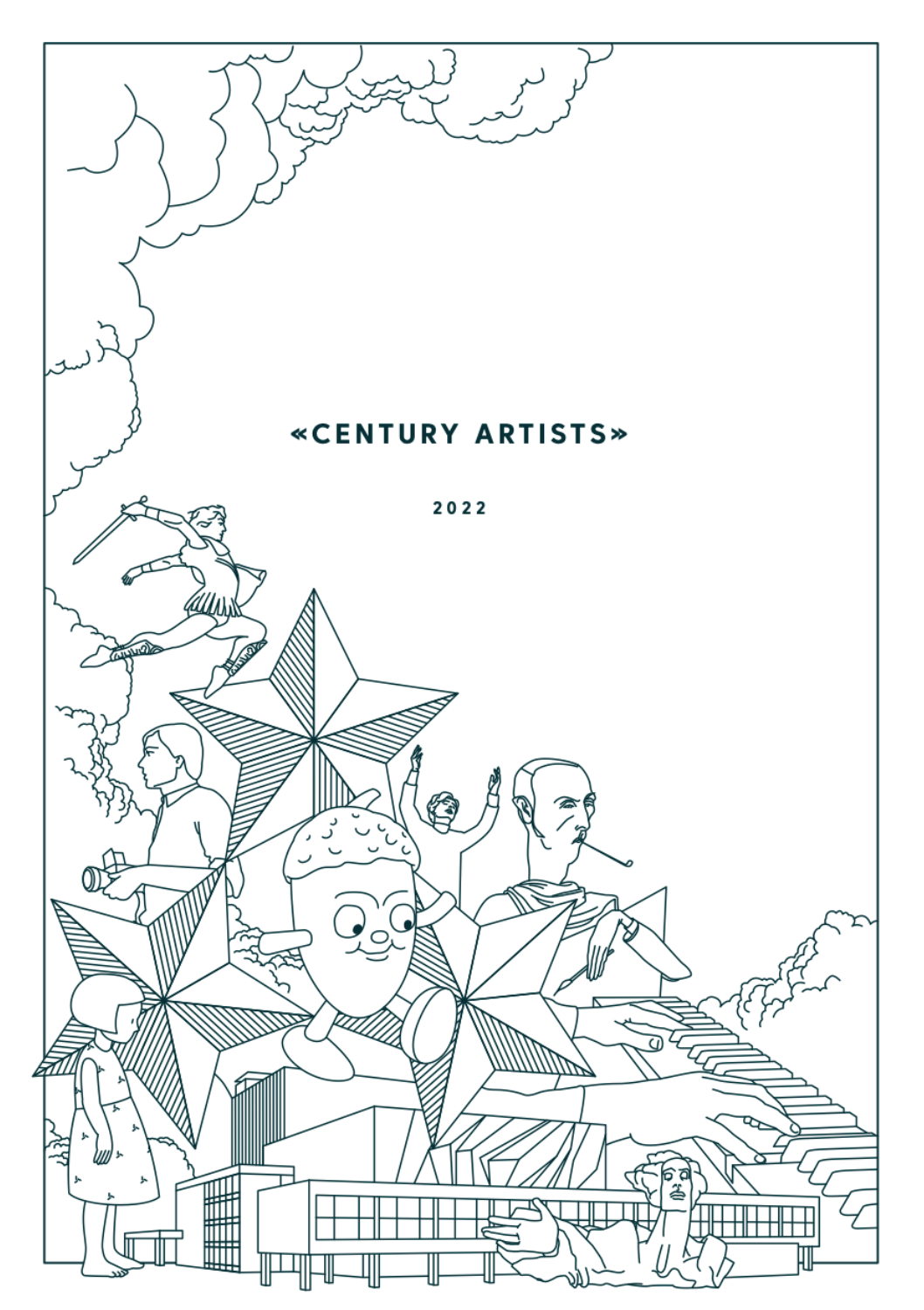# C O C K T A I L S

| DZINTARS<br>Vazart Coquart Cuvée "Camille" Brut Grand Cru,<br>Vermouth Blend infused with Amber Stones                  | 15 |
|-------------------------------------------------------------------------------------------------------------------------|----|
| MILDA<br>Koskue Rye Gin, Rowanberry Aperitif, Barents Dry Vermouth,<br><b>Tonic Water</b>                               | 13 |
| MOMENTFOTO<br>Bokma Genever, Yuzu, Barents Sea Water, Stoli Elit, Spruce Cordial,<br>Soda Water                         | 14 |
| MARTA<br>Arctic Cloudberry Liqueur, Jensen's Old Tom Gin, Orange Wine,<br>Rose and Hops Tonic Water, Electric Bitter    | 14 |
| LŪCIJA<br>Violette Liqueur, Nordes Gin, Maraschino Liqueur, Black Tea<br>Kombucha, Pakruojo Artemisia Bitter, Egg White | 14 |
| BILLE<br>Vazart Coquart Cuvée "Camille" Brut Grand Cru, Lychee Liqueur,<br>Abavas Berry Distillate, Currant Fructose    | 16 |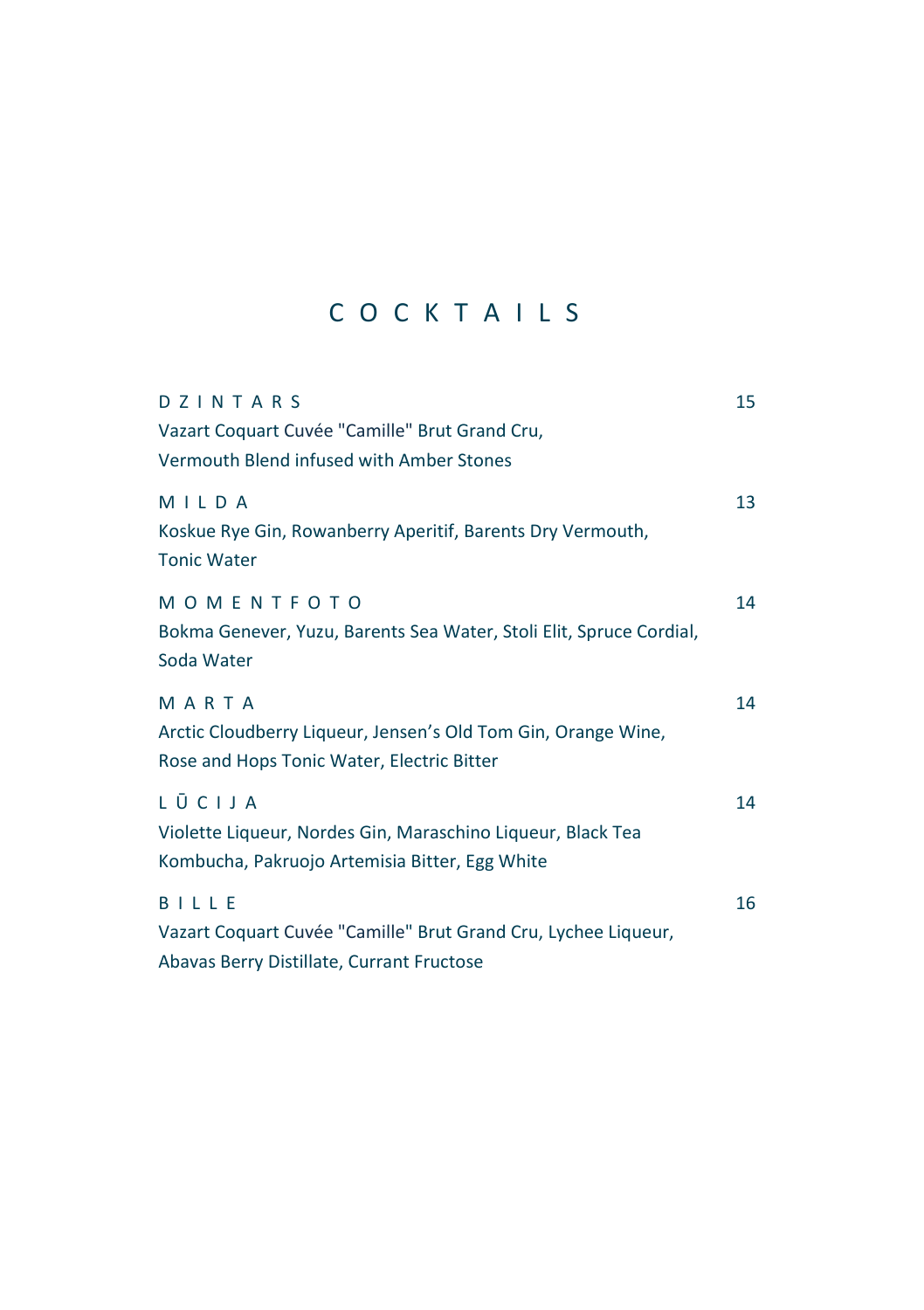## C O C K T A I L S

| PADEGS<br>Cranberry Campari, Bareksten Gin, Grapefruit, Ilegal Mezcal,<br>Barents Sea Water, Antica Formula                              | 14 |
|------------------------------------------------------------------------------------------------------------------------------------------|----|
| ZĪLUKS<br>Fernando de Castilla Amontillado Sherry, Barents Pinecone Cola,<br>Embargo Añejo Rum, Cacao Liqueur, Herbal Liqueur, Egg White | 13 |
| LIEPA<br>Delamain X.O. Pale&Dry Cognac, Chokeberry Wine, Cocchi di Torino,<br><b>Aromatic Bitters</b>                                    | 18 |
| $S$ M I L G I S<br>Chestnut Butter Bourbon Whiskey, Fernando de Castilla Oloroso<br>Sherry, La Quintinye Rouge                           | 14 |

#### A L C O H O L F R E E

| MOMENTFOTO 0%                                                      | q |
|--------------------------------------------------------------------|---|
| Flâneur Nonalcoholic Distillate, Yuzu, Spruce Cordial, Sea Water   |   |
| MILDA 0 %                                                          | q |
| Hops Tonic Water, Nonalcoholic Dry Vermouth, Nonalcoholic Aperitif |   |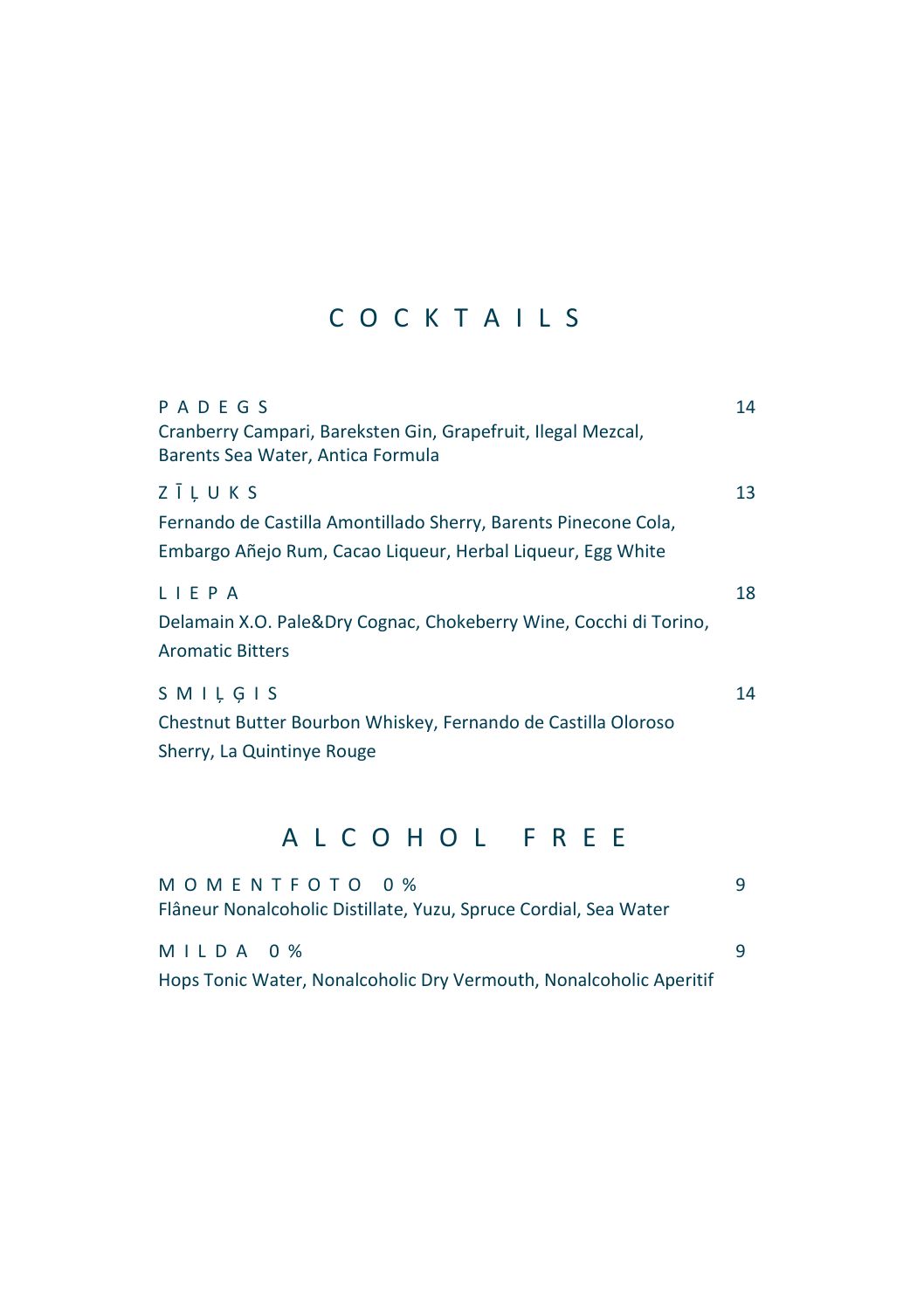## O Y S T E R S

Ancelin Nº 2 Brittany, France 6

Belon Nº 4 Brittany, France 6

#### P L A T E S

BARENTS PLATE for two 105 Oysters, Sea Scallops, Kingfish, Faroe Islands Langoustine, Grilled Baltic Herring, Baltic Eel, Dashi, Tzatziki, Chili Paste. The selection may change according to season.

### S M A L L B I T E S

| <b>Barents Flatbread Selection</b><br>Rye and Seed Flatbreads, Seaweed Butter and Parma Cheese Cookies, Grassini with<br>Wagyu Beef Fat and Caramelized Onions | 5 |
|----------------------------------------------------------------------------------------------------------------------------------------------------------------|---|
| <b>Marinated Olives</b><br>Olives marinated in Olive Oil with Lemon Juice, Nori Seaweed and Rosemary                                                           | 5 |
| <b>Truffle Popcorn</b>                                                                                                                                         | 5 |
| Root Vegetable Chips with Seaweed Powder                                                                                                                       | 8 |

## S O U P

| Cold Soup with North Sea Shrimps and Mackerel |  |
|-----------------------------------------------|--|
|-----------------------------------------------|--|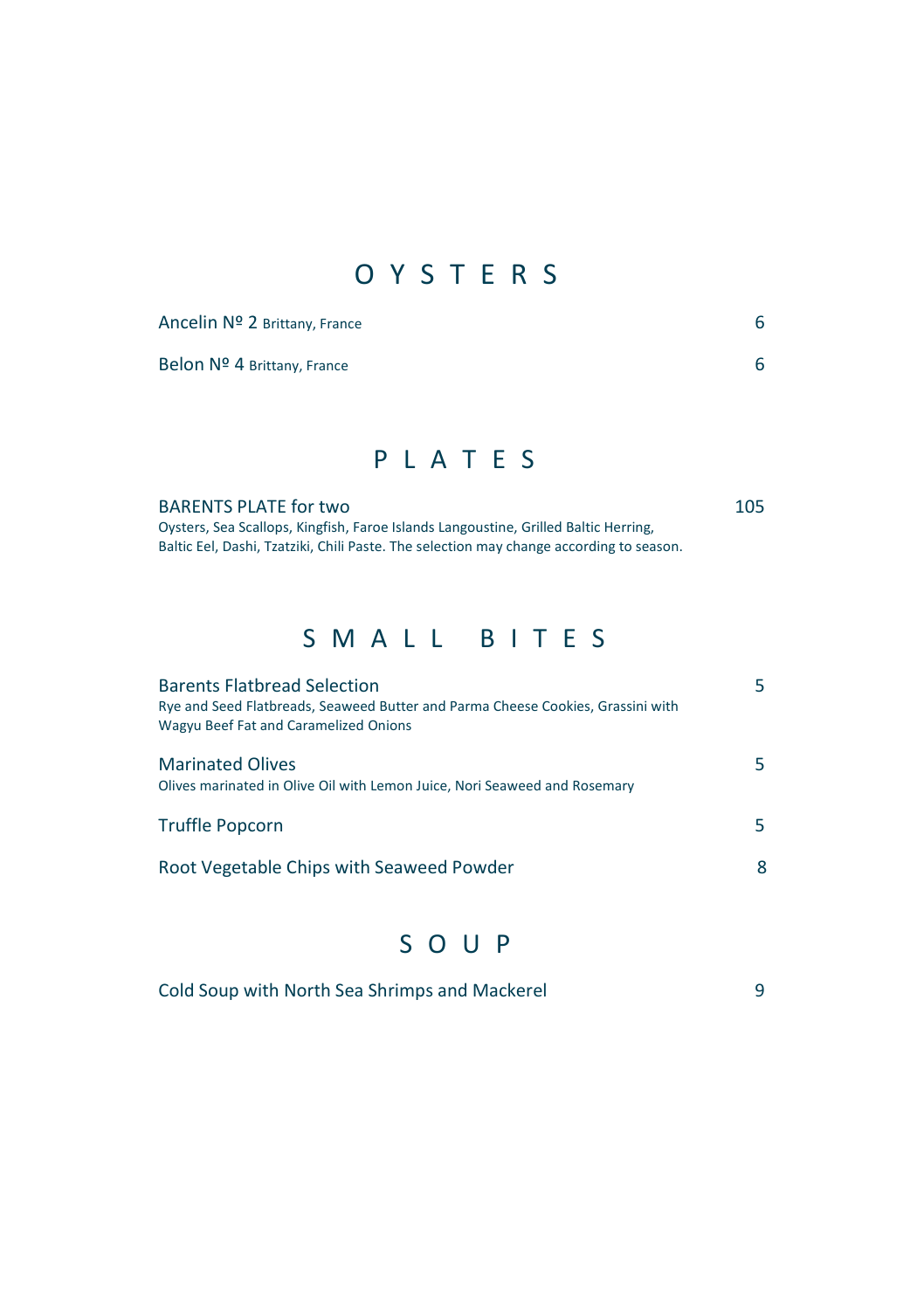# C R U D O

| Norwegian Sea Scallop with Nori Powder and Yuzu Sauce |  |
|-------------------------------------------------------|--|
|-------------------------------------------------------|--|

#### TARTARS

| Gotland Simgus Beef with Kimchi and Rye Crisps |  |
|------------------------------------------------|--|
|------------------------------------------------|--|

## S A L A D S

| Smoked Eel with New Potato and Anchovies – Caper Sauce           | 16 |
|------------------------------------------------------------------|----|
| Romaine Lettuce with Baltic Herring Tempura and Caesar Sauce     | 10 |
| Grilled Cauliflower with Pine Nuts and Paolo Bonomelli Olive Oil | 12 |

### B U R G E R S

| Gotland Simgus Beef Burger with Truffle Cheese and Potato Crisps | 12 |
|------------------------------------------------------------------|----|
| Barents Fish Burger and Potato Crisps                            | 12 |

## D E S S E R T S

| Baba Au Rhum with Smith⨯ rum                     | 8  |
|--------------------------------------------------|----|
| Panna Cotta with Chocolate Cream and Rhubarb Jam | 8  |
| Soira Cheese Selection with Onion Jam            | 16 |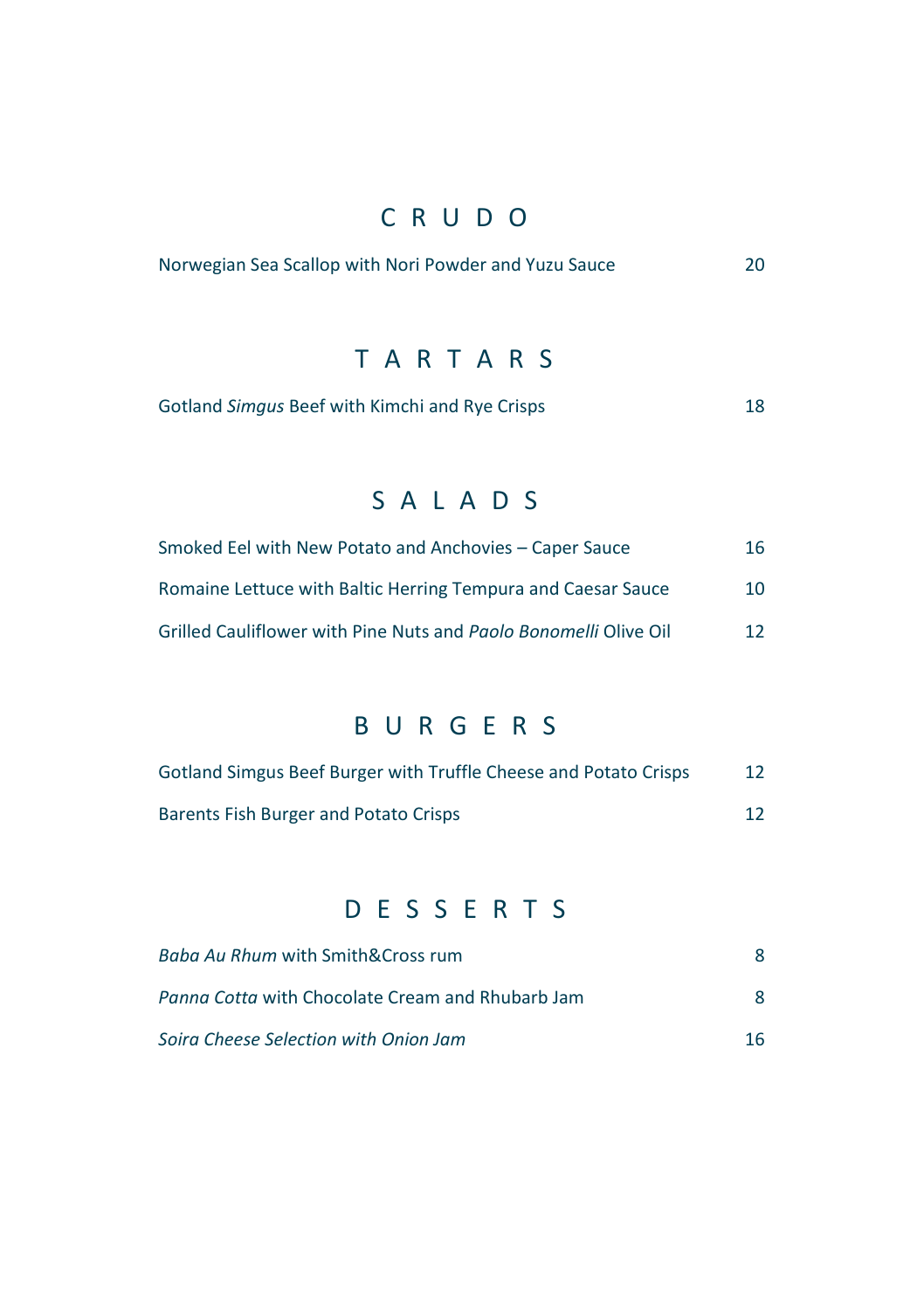#### S P I R I T S

| <b>ARMAGNAC</b>                                     |                |
|-----------------------------------------------------|----------------|
| De Montal 1970                                      | 19             |
| CALVADOS                                            |                |
| Roger Groult "12 ans d'âge"                         | 9              |
| COGNAC                                              |                |
| Delamain Pale & Dry X.O.                            | 15             |
| L'Art de L'Exceptionnel 1993                        | 24             |
| $G \mid N$                                          |                |
| Nordés Atlantic Galicia, Spain                      | 8              |
| Jensen's Old Tom Bermondsey, England                | 8              |
| <b>Bareksten Norway</b>                             | 9              |
| Shetland Reel Ocean Sent Shetland, Scotland         | 11             |
| Hernö Sweden                                        | 12             |
| Garden Tiger Cirencester, England                   | 13             |
| GRAPPA & EU DE VIE                                  |                |
| Abavas Fruit Spirit Latvia                          | $\overline{7}$ |
| <b>Control Gran Pisco Chile</b>                     | 8              |
| Riedlin Brillant Baden, Germany                     | 10             |
| Berta Grapa Tre Soli Tre 2011 Piedmont, Italy       | 14             |
| Poli "Sassicaia" Pommace and Barrels Tuscany, Italy | 20             |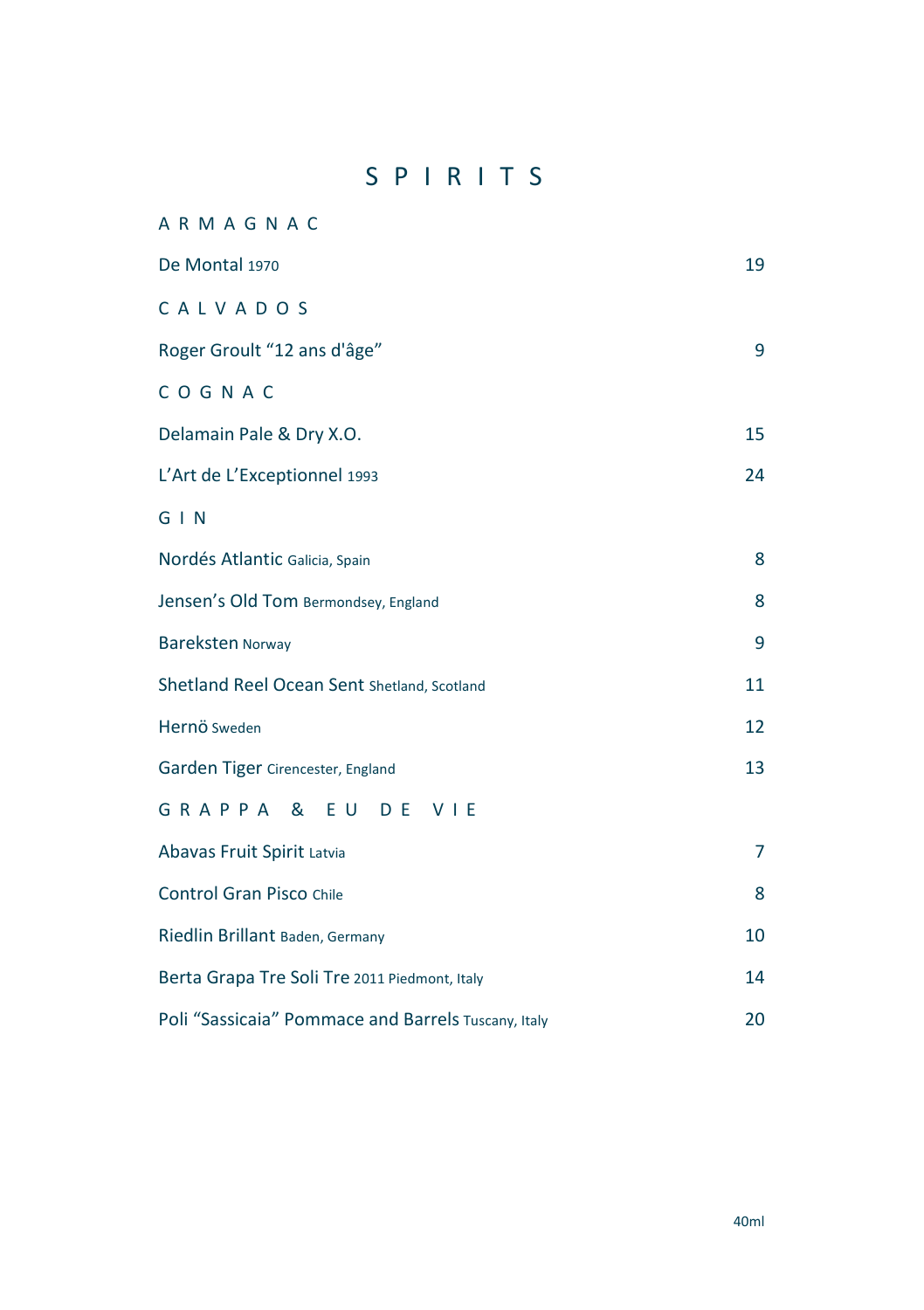### S P I R I T S

| LIQUEUR                                            |                |
|----------------------------------------------------|----------------|
| Chartruese Yellow "V.E.P." Vauvert, France         | 13             |
| MEZCAL                                             |                |
| Se Busca Mezcal Reposado Oaxaca, Mexico            | 8              |
| Ilegal Oaxaca, Mexico                              | 12             |
| R U M                                              |                |
| Flying Dutchman Premium Dutch Nº 1 Netherlands     | 8              |
| Foursquare Barbados, 12 y. o.                      | 10             |
| Rum Nation Guatemala XO 20th Anniversary Guatemala | 12             |
| Diplomatico Single Vintage 2004 Venezuela          | 18             |
| TEQUILA                                            |                |
| Ocho Blanco, Mexico                                | 8              |
| 1800 Tequila Reserva Reposado, Mexico              | 10             |
| VODKA & SAMOGON                                    |                |
| Tito's Handmade Texas, USA                         | 8              |
| Elit Vodka Latvia                                  | 8              |
| Rižskiy Samogon Latvia                             | 8              |
| Chopin Poland                                      | 9              |
| <b>Black Cow West Dorset, England</b>              | 9              |
| VERMOUTH                                           |                |
| Fernando De Castilla Jerez, Spain                  | $\overline{7}$ |
| Carpano Antica Formula Italy                       | 8              |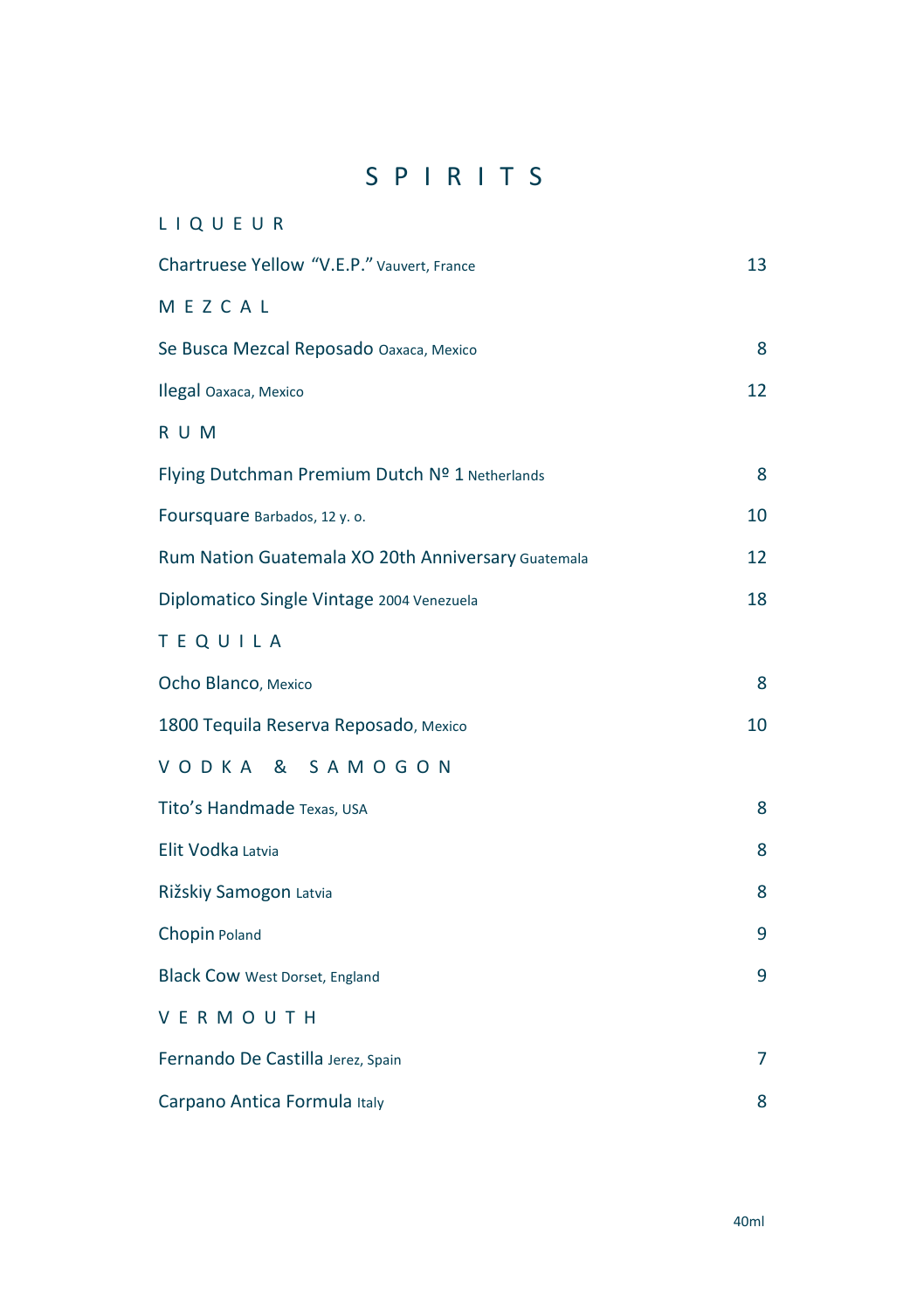## S P I R I T S

#### W H I S K Y

| Basil Haydens Kentucky Straight Bourbon                   | 8  |
|-----------------------------------------------------------|----|
| Glen Breton Canada 10 y.o.                                | 10 |
| Michters Kentucky Straight Bourbon                        | 11 |
| Lagavulin 8 Islay, Scotland 8 y.o.                        | 12 |
| The Balvenie Carribean Cask Speyside, Scotland 14 y.o.    | 12 |
| Kilchoman Loch Gorm Oloroso Cask Islay, Scotland          | 12 |
| Mackmyra Ten Years Single Malt Sweden 10.y.o.             | 12 |
| The Koshi-No Shinobu Japan                                | 13 |
| The Chita Single Grain Japan                              | 14 |
| Mars Maltage Cosmo Japan                                  | 14 |
| Glendalough Mizunara Finish Ireland 13 y.o.               | 14 |
| Ichiros World Blend Japan                                 | 16 |
| Flóki Young Malt Iceland                                  | 16 |
| The Belgian Owl Belgium                                   | 16 |
| Bruichladdich Single Rivesaltes Cask Islay, Scotland 2007 | 20 |
| The Two "Northern Star" Highland, Scotland 1995           | 26 |
| The One "Fiadhiach" Speyside, Scotland 1989               | 34 |